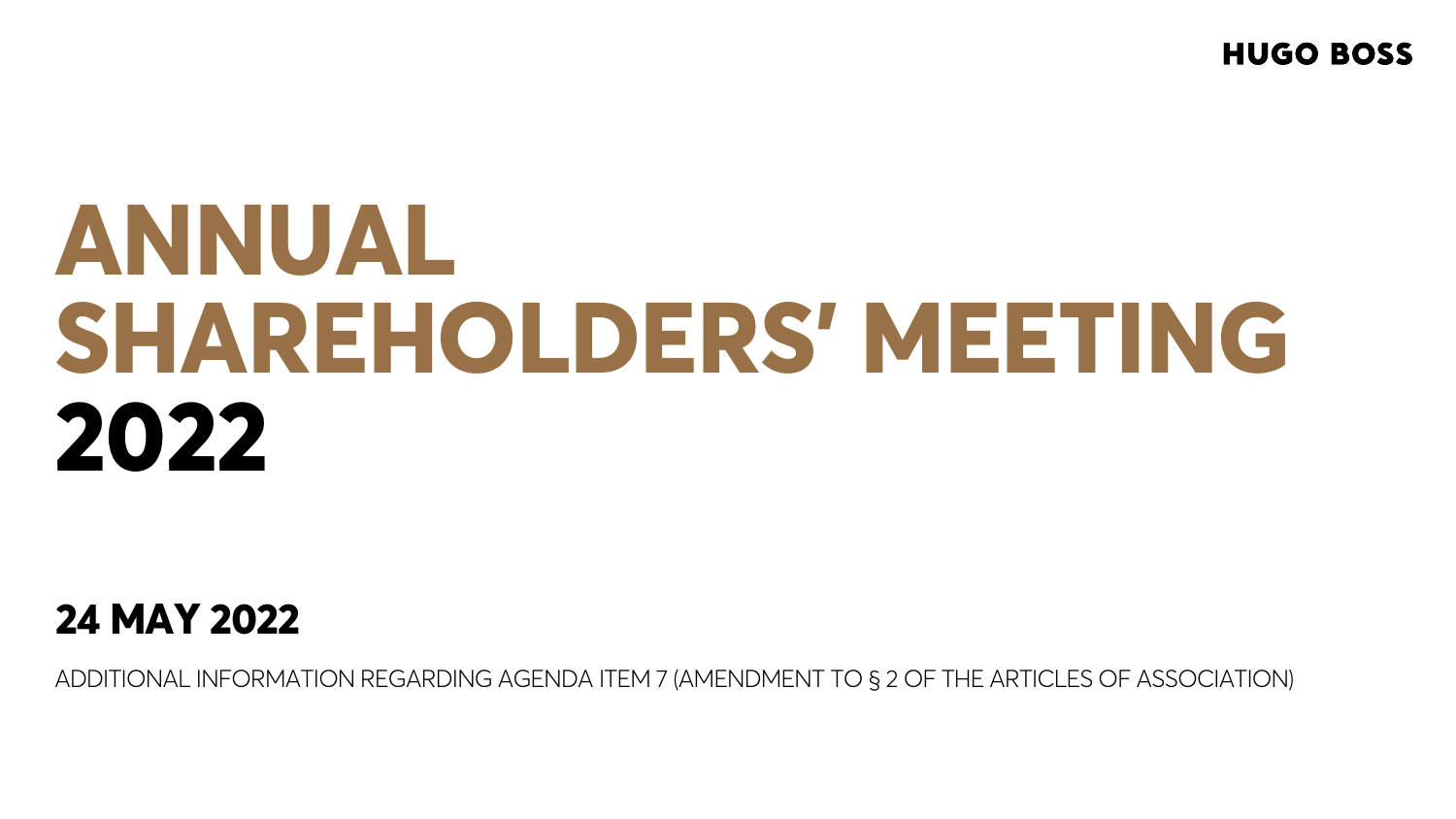# **BACKGROUND AMENDMENT TO ARTICLES OF ASSOCIATION**

As part of its growth strategy "CLAIM 5", HUGO BOSS has set itself the goal of substantially increasing its **relevance** with consumers and significantly accelerating its **sales growth**.

# **CLAIM 5**

The strategy is aligned with the Company's vision and ambition to become the **leading premium techdriven fashion platform worldwide** and to be **one of the top 100 global brands**.

**VISION AMBITION** In order to realise its full potential, HUGO BOSS aims to enter **additional business segments** as well as seize **new business opportunities**.

Against this background, the hitherto narrowly defined corporate purpose is to be expanded.

The Company shall thus be given the **flexibility** to react in the best possible way to the needs of the customers and to offer them an optimal range of products and services.

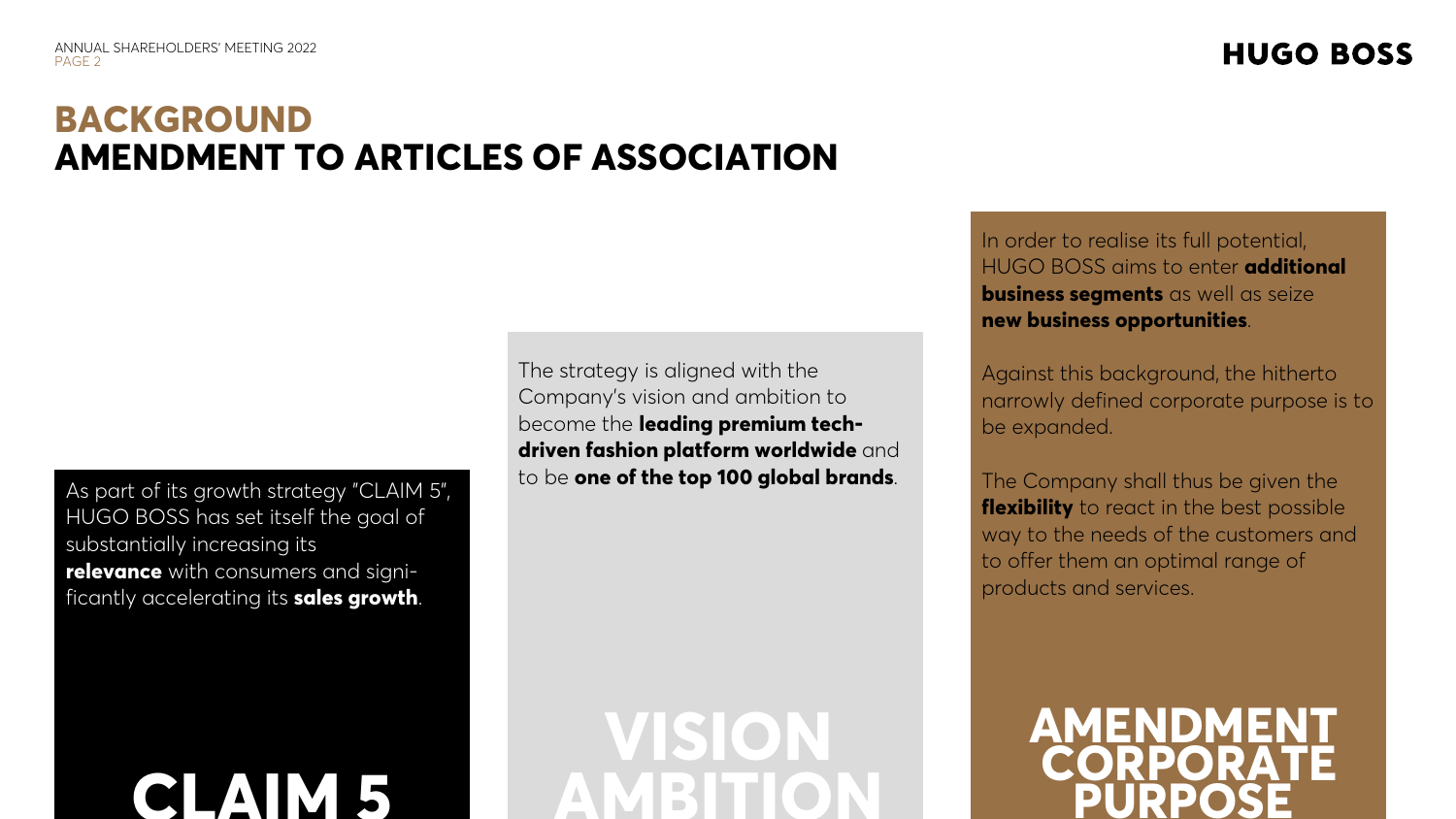# **AMENDMENT TO § 2 OF THE ARTICLES OF ASSOCIATION**

The Managing Board and the Supervisory Board propose to amend § 2 para. 1 of the Articles of Association of the Company as follows:

"(1) The purpose of the Company is comprised of the following activities performed directly or indirectly:

#### **Development, production and distribution or provision of**

- clothing, accessories, and other lifestyle products,
- fashion and cosmetic articles of all types and related products in the consumer goods sector,
- IT-based applications and products,
- services in the fashion, leisure, and lifestyle sector as well as

**the purchase, sale, granting, and administration** of licenses connected to the foregoing activities.

The Company may also perform its activities in the **digital sector**."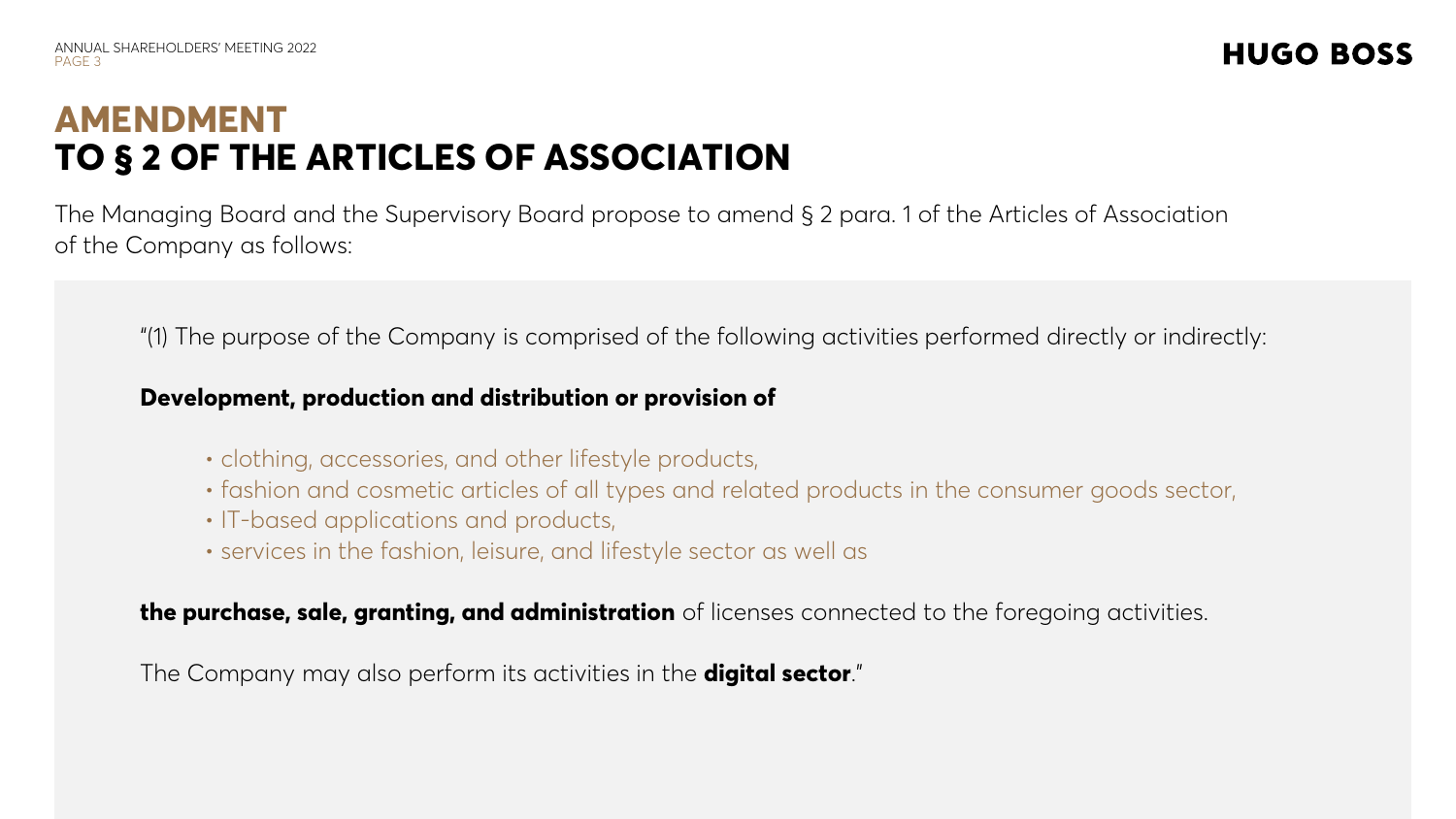### **FURTHER INFORMATION REGARDING THE CHANGED CORPORATE PURPOSE I**

#### **EXPANSION OF THE PRODUCT RANGE**

With "CLAIM 5", the Company follows a clear growth strategy. Over the next five years, the Company is fully committed to strongly accelerate top-line growth, claim its position in the consumers' minds, and win market share for its strong brands BOSS and HUGO.

With the BOSS brand, the Company addresses customers in the premium segment who lead a self-determined life, show a clear attitude, and pursue ambitions with determination. As a 24/7 lifestyle brand, BOSS wants to make the customers the perfect offer for every occasion – from business to leisure. To become the leading power brands, it is the ambition to achieve around EUR 2.6 billion in BOSS Menswear sales and to double BOSS Womenswear sales to around EUR 400 million by 2025.

The Company also aims at driving around EUR 800 million of sales for HUGO. HUGO offers a broad range of trendy and modern products that reflect the brand's authentic and unconventional style. In doing so, the brand will keep its finger on the pulse in the future and offer customers opportunities to express their own personalities.

Besides the two strong brands, the license business offers great potential and is set to contribute up to EUR 200 million of revenues by 2025.

Overall, the aim is not to limit the Company to individual product groups such as fashion and accessories, but rather to offer a range of products and services covering all aspects of the customers' lifestyle. The adapted corporate purpose offers the necessary flexibility for this.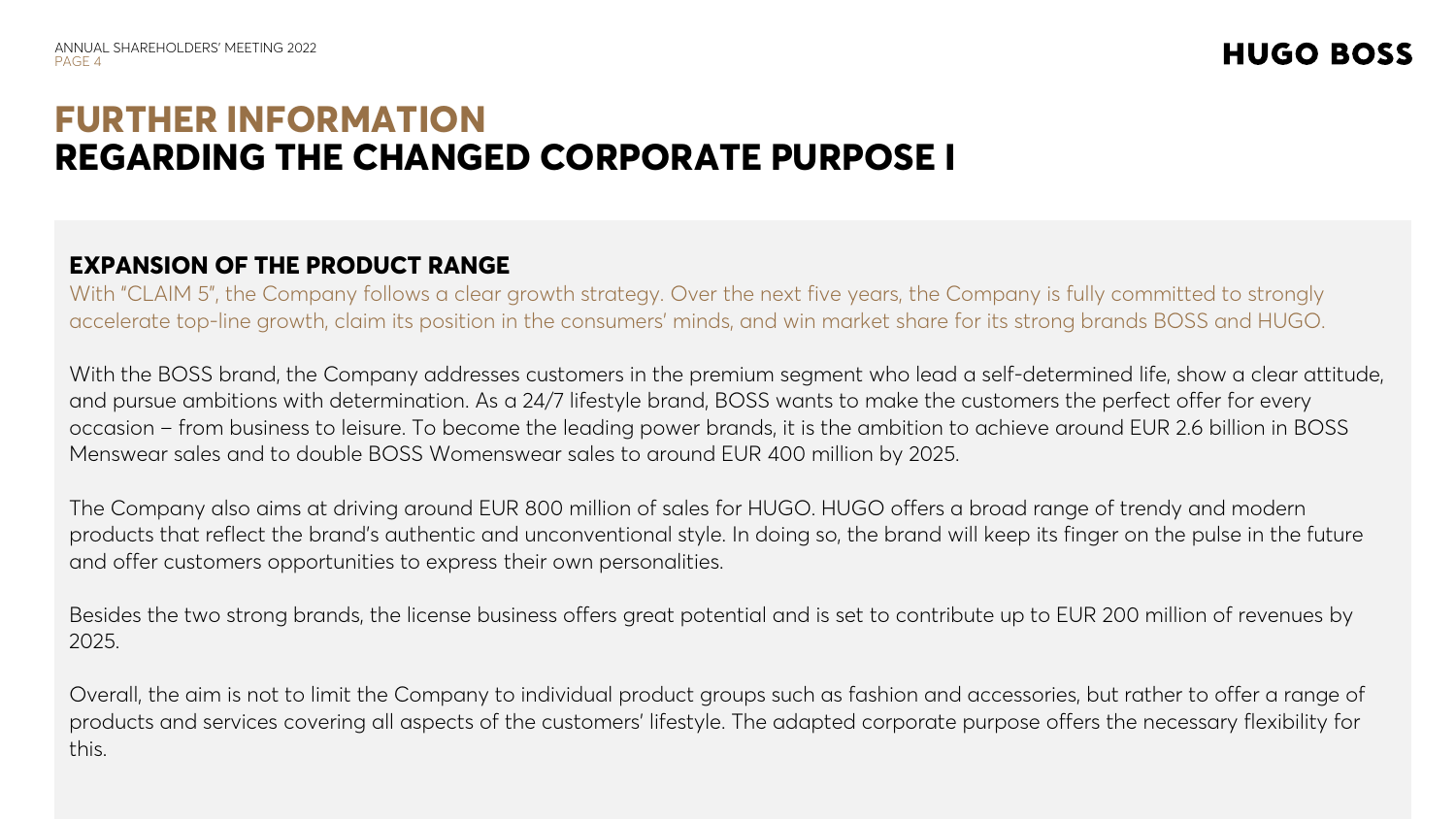# **FURTHER INFORMATION REGARDING THE CHANGED CORPORATE PURPOSE II**

#### **PERFORM ITS ACTIVITIES IN THE DIGITAL SECTOR**

HUGO BOSS sees considerable business opportunities in the rapidly changing world.

To fully exploit the potential of digitalization, the clear commitment to further driving the digitalization of the Company's activities along the entire value chain is an essential part of "CLAIM 5". This ranges from digital trend detection and product development to AI-enabled pricing capabilities.

The Digital Campus, which was established in 2021, will play a key role in this, as it will further expand the Company's digital expertise and take customer experience to a new level through the targeted use of data. Among other things, the new corporate purpose will enable the digital campus to support the business activities of HUGO BOSS in even more ways.

Global megatrends such as digitalization also offer opportunities to sell purely digital products. Against this backdrop, the update of the Articles of Association serves to create a contemporary corporate purpose as the basis for the business activities of HUGO BOSS.